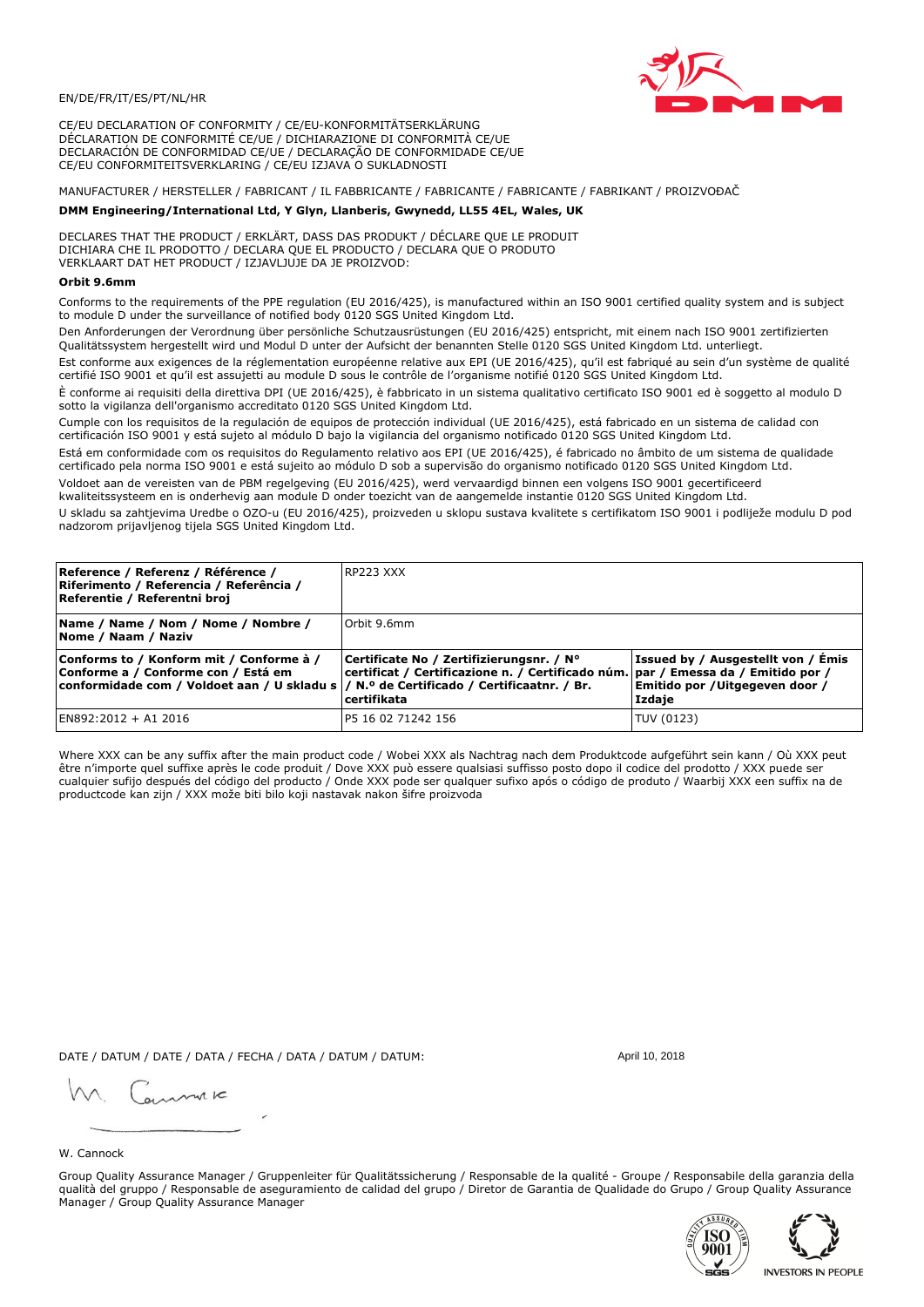### NO/SE/FI/DK/PL/CZ/SK/MT

CE/EU-SAMSVARSERKLÆRING / CE/EU-FÖRKLARING OM ÖVERENSSTÄMMELSE CE/EU-VAATIMUSTENMUKAISUUSVAKUUTUS / CE/EU-OVERENSSTEMMELSESERKLÆRING DEKLARACJA ZGODNOŚCI WE/UE / CE/EU PROHLÁŠENÍ O SHODĚ CE/EÚ VYHLÁSENIE O ZHODE / DIKJARAZZJONI TA' KONFORMITÀ TAL-KE/UE

PRODUSENT / TILLVERKAREN / VALMISTAJA / PRODUCENT / PRODUCENT / VÝROBCE / VÝROBCA / IL-MANIFATTUR

#### DMM Engineering/International Ltd, Y Glyn, Llanberis, Gwynedd, LL55 4EL, Wales, UK

ERKLÆRER AT PRODUKTET / INTYGAR ATT PRODUKTEN / VAKUUTTAA, ETTÄ TÄMÄ TUOTE / ERKLÆRER, AT PRODUKTET / OŚWIADCZA, ŻE<br>WYRÓB / PROHLAŠUJE, ŽE PRODUKT / VYHLASUJE, ŽE VÝROBOK / JIDDIKJARA LI L-PRODOTT:

Overholder kravene i PVU-forordningen (EU 2016/425), er produsert innenfor et ISO 9001-sertifisert kvalitetssystem og er underlagt modul D<br>under overvåkning av teknisk kontrollorgan 0120 SGS United Kingdom Ltd.

Uppfyller kraven för PPE-reglerna (EU 2016/425), tillverkas inom ett ISO 9001-certifierat kvalitetssystem och är föremål för modul D under övervakning av anmält organ 0120 SGS United Kingdom Ltd.

Noudattaa henkilönsuojaimia koskevan asetuksen (EU 2016/425) vaatimuksia, on valmistettu ISO 9001 -sertifioidun laatujärjestelmän mukaisesti ja että siihen sovelletaan ilmoitetun laitoksen 0120 SGS United Kingdom Ltd.:in alaista D-moduulia.

Overholder kravene i forordningen om personlige værnemidler (EU 2016/425), er fremstillet i inden for det certificerede ISO 9001kvalitetssystem, og er underlagt modul D under overvågning af det bemyndigede organ 0120 SGS United Kingdom Ltd.

Spełnia wymogi rozporządzenia w sprawie środków ochrony indywidualnej (UE 2016/425), jest produkowany w ramach systemu jakości zgodnego z ISO 9001 i podlega modułowi D pod nadzorem jednostki notyfikowanej 0120 SGS United Kingdom Ltd.

Zařízení splňuje požadavky nařízení o osobních ochranných prostředcích 2016/425, je vyrobeno v systému řízení jakosti certifikovaném podle normy ISO 9001 a podléhá modulu D pod dohledem notifikované osoby č. 0120, SGS United Kingdom Ltd.

Spĺňa požiadavky Nariadenia Európskeho parlamentu a Rady (EÚ) 2016/425 o osobných ochranných prostriedkoch, je vyrobený v rámci systému kvality certifikovaného podľa normy ISO 9001 a podlieha modulu D pod dohľadom notifikovaného orgánu č. 0120, SGS Únited Kingdom Ltd. Jikkonforma mar-rekwiżit tar-Regolament dwar il-PPE (UE 2016/425), u huwa manifatturat f'sistema ta' kwalità certifikata għall-ISO 9001 u soggett ghall-modulu D taht is-sorveljanza tal-korp notifikat 0120 SGS United Kingdom Ltd.

| <b>Referanse / Referens / Viite / Reference / Nr</b> RP223 XXX<br>referencyjny / Reference / Značka /<br>Referenza                                                                                                |                                                                                                         |                                                                                                         |
|-------------------------------------------------------------------------------------------------------------------------------------------------------------------------------------------------------------------|---------------------------------------------------------------------------------------------------------|---------------------------------------------------------------------------------------------------------|
| Navn / Namn / Nimi / Navn / Nazwa /<br>Jméno / Názov / Isem                                                                                                                                                       | Orbit 9.6mm                                                                                             |                                                                                                         |
| Overholder / Uppfyller kraven för / Vakuus<br>myönnetty perustuen standardiin: /<br> Overholder / Spełnia wymogi / Je ve shodě s $ \tilde{C} $ . certifikátu / Čertifikat Nru<br>/ Je v zhode s / Jikkonforma ma' | Sertifikatnr. / Certifikatnr. / Sertifikaattinro /<br>Certifikat nr. / Certyfikat nr / Č. certifikátu / | Utstedt av / Utfärdat av /<br>Myöntänyt / Udstedt af / Wydany<br>przez / Vydal / Vydal / Maħruġ<br>minn |
| EN892:2012 + A1 2016                                                                                                                                                                                              | IP5 16 02 71242 156                                                                                     | TUV (0123)                                                                                              |

Der XXX kan være ethvert suffiks etter produktkoden / Där XXX kan vara valfri ändelse efter produktkoden / Jossa XXX voi olla mikä tahansa tuotekoodin jälkeen tuleva liite. / Hvor XXX kan være ethvert suffiks efter produktkoden / gdzie XXX może być dowolnym przyrostkiem po kodzie produktu / Kde XXX může být jakákoliv přípona za kódem produktu / Kde XXX môže byť akákoľvek prípona za kódom výrobku. / Fejn XXX jista jkun kwalunkwe suffiss wara l-kodici tal-prodott

DATO / DATUM / PÄIVÄMÄÄRÄ / DATO / DATA / DATUM / DÁTUM / DATA:

April 10, 2018

annuic

## W. Cannock

Group Quality Assurance Manager / Group Quality Assurance Manager / Group Quality Assurance Manager / Group Quality Assurance Manager / Kierownik ds. Zarządzania Jakością Grupy / Group Quality Assurabce Manager / Manažér riadenia kvality v rámci skupiny / Maniger tal-Assigurazzjoni tal-Kwalità tal-Grupp